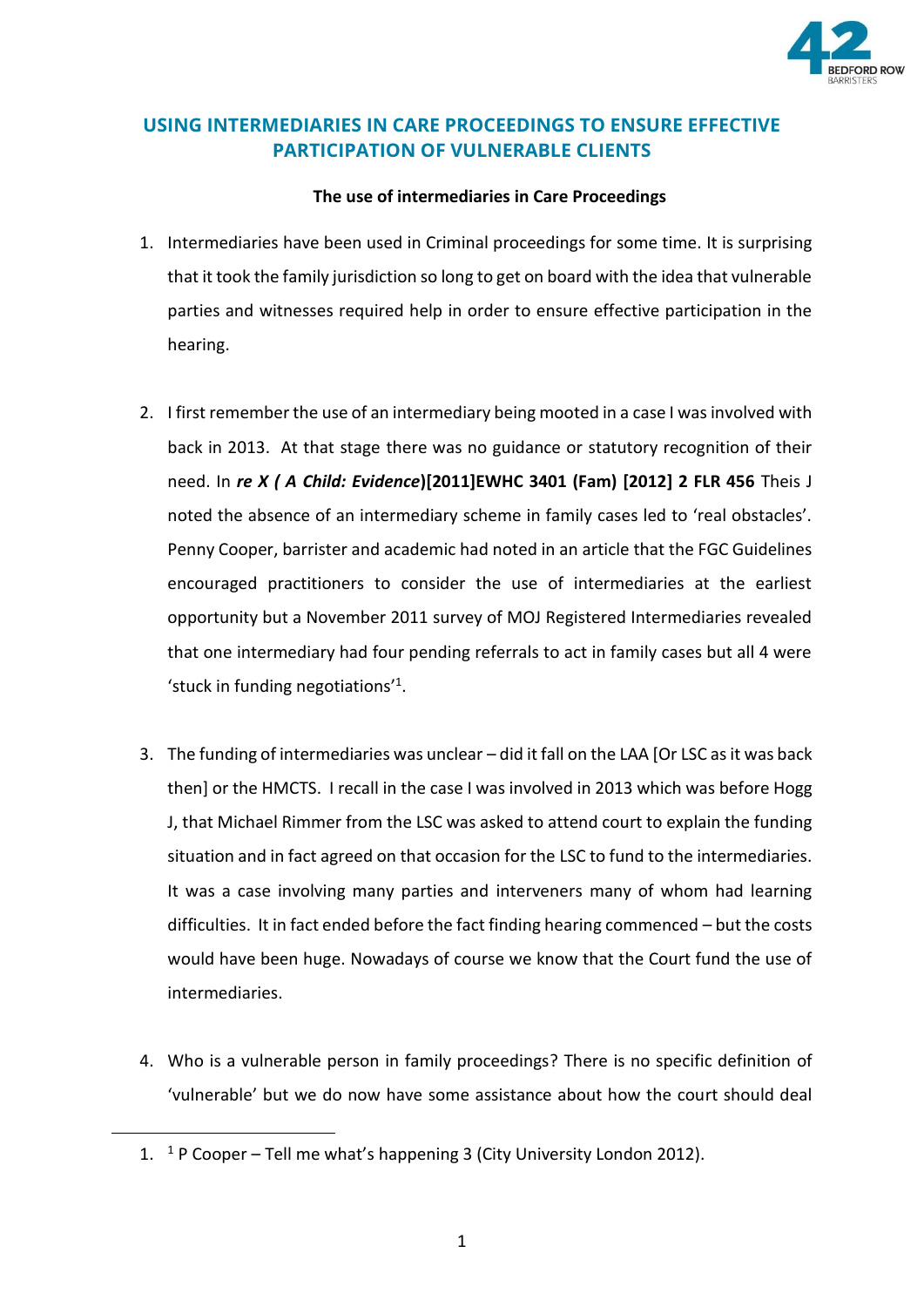

with a vulnerable person's ability to take part in proceedings in the form of Part 3 A and PD3AA of the FPR 2010. They are attached to this handout.

5. Of note the definition of an intermediary is:

**"intermediary" means a person whose function is to— (a)communicate questions put to a witness or party; (b)communicate to any person asking such questions the answers given by the witness or party in reply to them; and (c)explain such questions or answers so far as is necessary to enable them to be understood by the witness or party or by the person asking such questions;**

- 6. All practitioners will be familiar with their use for parties with a learning disability or learning difficulty. Of course, they are also used for those with a mental health condition which affects their ability to communicate under pressure and stress.
- 7. Intermediaries are also used to assist with evidence of a child. Prior to the supreme court 's decision in *Re W (Children) (Abuse: Oral Evidence)* **[2010] UKSC 12**, there was a presumption against children being called as witnesses in care proceedings. In *LM v Medway* **[2007] EWCA Civ 9**, Smith LJ said that children giving evidence in care proceedings would be rare. Even 15 years later there has not been a real shift in the approach to child witnesses in the family courts. The Court will, however, hear the evidence in other ways. It is still very rare for children to give evidence. However, as long ago as 1989, the Pigot report envisaged exceptional cases where the court could order 'that questions advocates wish to put to a child should be relayed through a person approved by the Court who enjoys the child's confidence'. Pigot referred to this person as the 'interlocutor'. This was not implemented but I am sure some of you have experience of using an intermediary to put agreed questions to a child [a cross examination of sorts ] with the answers being recorded instead of that child being cross examined by video link during the hearing. This was also one of the recommendations that came out of the **Working Party of the Family Justice Council**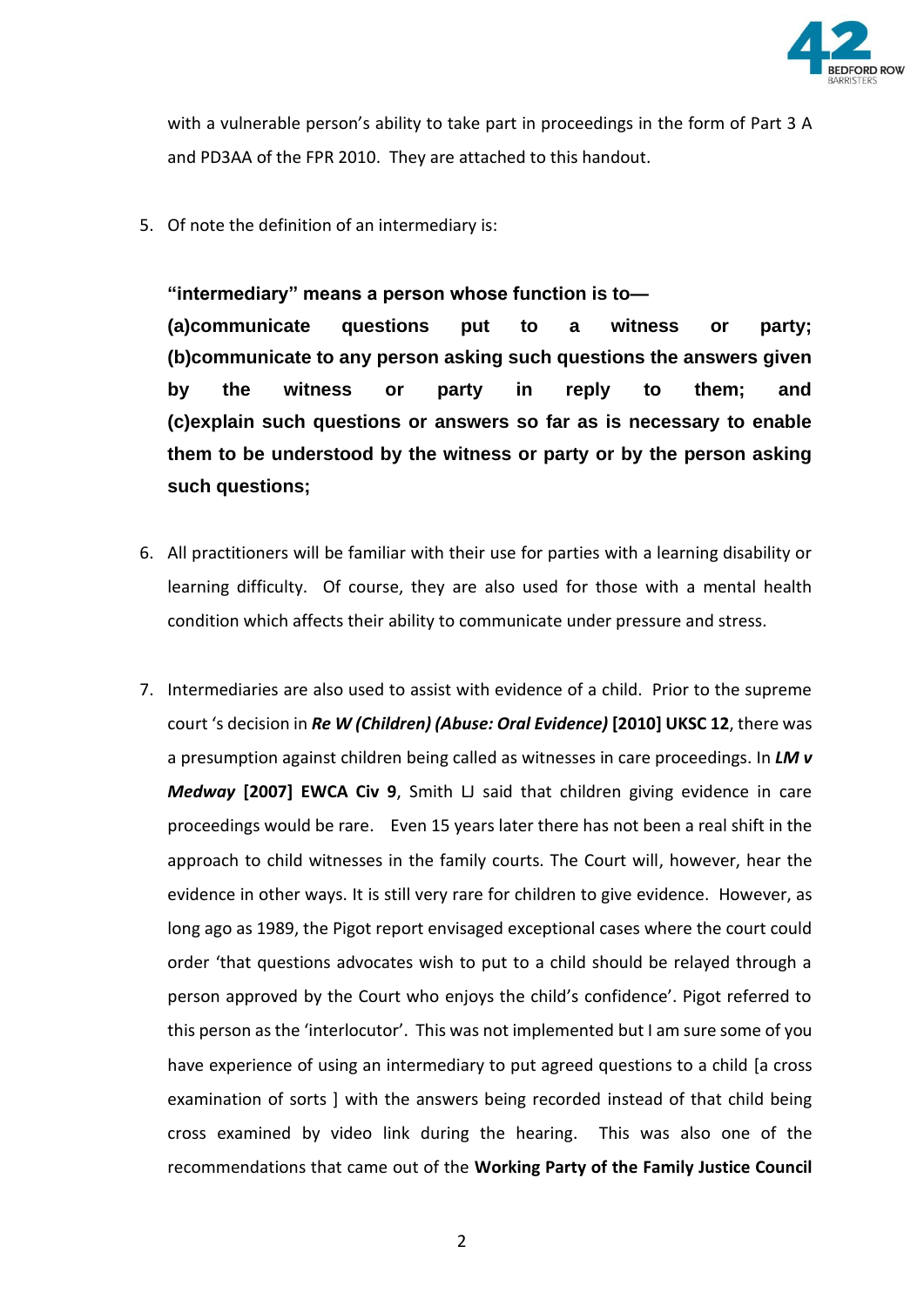

**review in December 2011** which followed on from the case of *Re W .* This requires specially trained intermediaries who undertake this questioning. If you are representing a child in care proceedings who has given an ABE which sets out allegations of abuse, then this is one route to consider if the Court concludes that they do need to hear the child's evidence.

- 8. Intermediaries also undertake a role with supporting children who are being ABE interviewed. Of note, in the case of *Re T ( Children) [2020]* **EWCA Civ 507** there was criticism of the interviewer in an ABE interview not listening to the advice of an intermediary who had been used to support the child during the interview. The interviewer persisted with questions against the clear advice of the intermediary. Intermediaries from Triangle have also carried out ABE interviews where none has been undertaken before care proceedings. Again, specialist training is undertaken to provide this service.
- 9. The key point is that the vulnerable must be able to fully take part in the proceedings. It is key to protecting their article 6 rights to a fair hearing.
- 10. It is not only a matter for those representing the vulnerable in proceedings before the Court, but this principle of fairness is also set out within the Social Work template for evidence. The local authority social worker has to confirm that parents have been treated fairly within the process leading up to care proceedings and set out how their procedure has been fair. *In A & B (Children) (deaf parent – assessment and practice)* **[2021] EWFC 10**, the issue of the LA ensuring that they explicitly identified how they fulfilled the requirement to communicate adequately with a deaf parent was considered. As was observed in that case at paragraph 86, "*The duty for social workers and local authorities to consider and implement procedural fairness is not just a box to be ticked at the end of the SWET. The SWET represents sworn evidence of how the local authority has fulfilled its duty to guarantee a parent's Article 6 rights to a fair trial throughout its involvement; see Munby J (as he then was) in Re L* **(Children) (Care: Assessment: Fair Trial) [2002] 2 FLR 730** –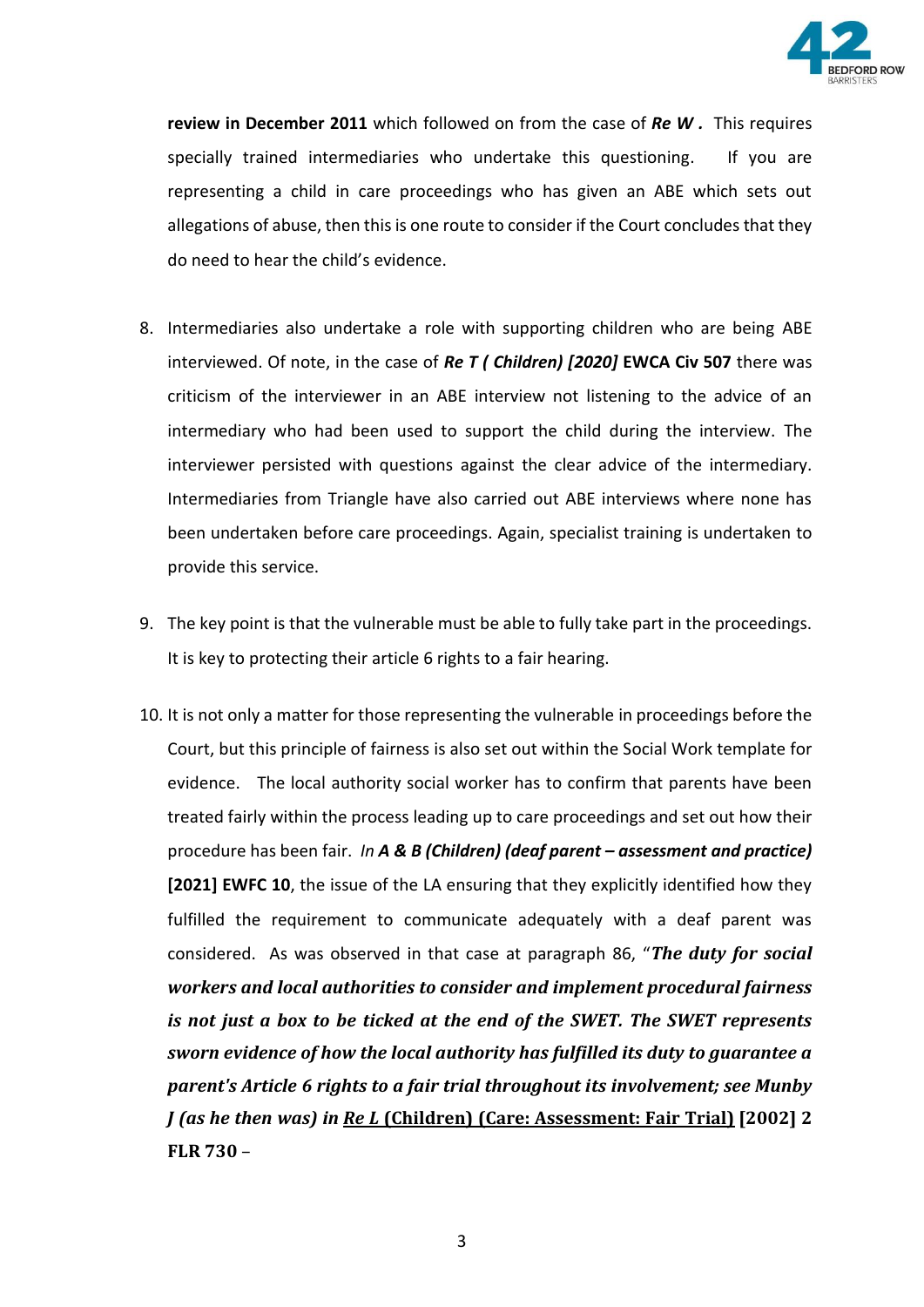

*'151. The state, in the form of the local authority, assumes a heavy burden when it seeks to take a child into care. Part of that burden is the need, in the interests not merely of the parent but also of the child, for a transparent and transparently fair procedure at all stages of the process – by which I mean the process both in and out of court…'*

- 11. My advice is always to get a cognitive assessment of your client if you have any concerns about their educational background, or having spoken to them you have any concerns at all about whether they are really understanding what is going on and the what is happening in the court process. Definitely consider whether you need an intermediary if your client has any learning difficulty, any mental health issue that may impact on their ability to understand and communicate effectively, they are under 18, or they have any disability that may impact on their communication or ability to manage stress. The cognitive assessment will assist in identifying any particular issues or needs in respect of your client and previously the route to an intermediary was through a cognitive assessment or psychological assessment of a party making that recommendation. The assessor would be asked whether an intermediary was recommended. However, that appears not always to be the case now adays and I have had several cases where the intermediary has been asked to do the assessment without such a recommendation. Of course, it is also worth noting that intermediary services will not accept that a client needs an intermediary on the basis of a report from a psychologist or other expert and will want to do their own assessment in any event.
- 12. The application is in theory made by way of a part 25 but in practice the court will grant assessments to avoid delay, if it is clear that one is required, and one route to get the assessment undertaken is by listing the case for a hearing in the morning with only the advocate for the person to be assessed attending court along with the client and the intermediary. All other parties can then attend later for a Ground Rules Hearing and the intermediary will give feed back orally to the court about whether an intermediary should be appointed and what measures need to be put in place.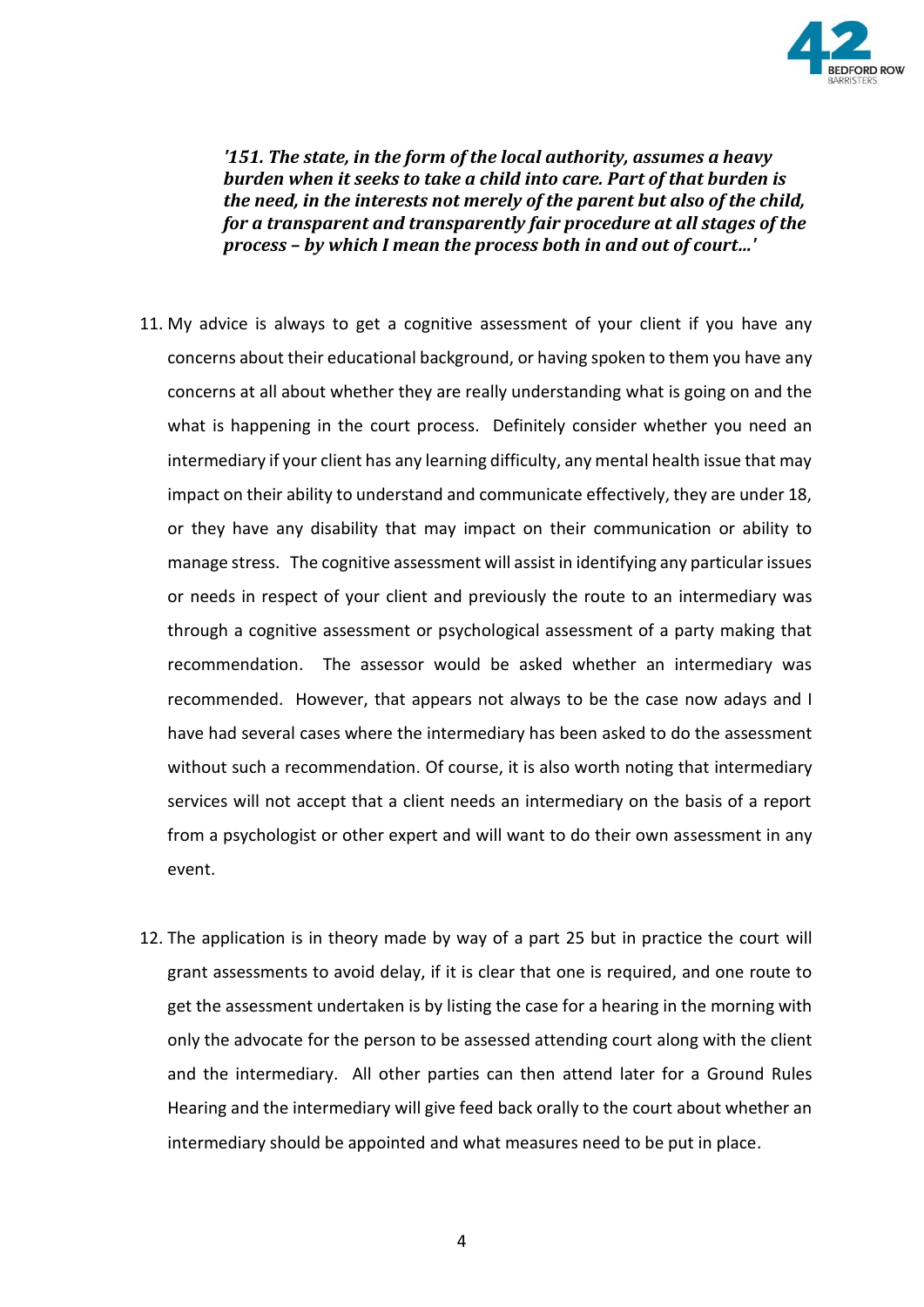

- 13. Generally recommendations will include how often the client will need a break, what sort of language to use, whether questions need to be submitted in advance of the hearing (to the intermediaries only for vetting  $-$  a course of action that is often objected to!) and any other special measures which might be necessary (such as recording evidence in chief, giving evidence by video link etc.)
- 14. Intermediaries are neither expert witnesses nor witness supporter. They provide communication guidance and sit alongside the witness in order to monitor communication and intervene to assist with communication matters. They should be seen as assisting the family judge to hear the voice of the child or the vulnerable party / witness.
- 15. Professor Penny Cooper has been particularly instrumental in writing on this subject and highlighting the need for assistance for vulnerable parties and witnesses and for children. She has also been instrumental in devising the Toolkit available on The Advocates' Gateway, an independent body founded in 2012 which is run by a volunteer management committee which Penny Cooper chairs. The Toolkits cover all aspects of questioning – there is guidance on 'planning to question someone with autism', 'planning to question someone with a learning disability' and 'planning to question someone with hidden disabilities' among others.
- 16. The use of intermediaries has really come to prominence in recent years and several recent court of appeal cases have recognised the importance of using an intermediary to ensure proceedings are fair and that the vulnerable can participate.
- 17. In *Re S (Vulnerable Parent: Intermediary) [2020] EWCA Civ 763*, a full psychological assessment undertaken in January 2020 made several recommendations as to how best to communicate with the mother (e.g. by using her own vocabulary, using no more than 20 words in a question , avoiding leading questions, taking breaks every 20 minutes etc). The psychologist subsequently agreed in answer to a specific question from the mother's representatives that she would benefit from and require the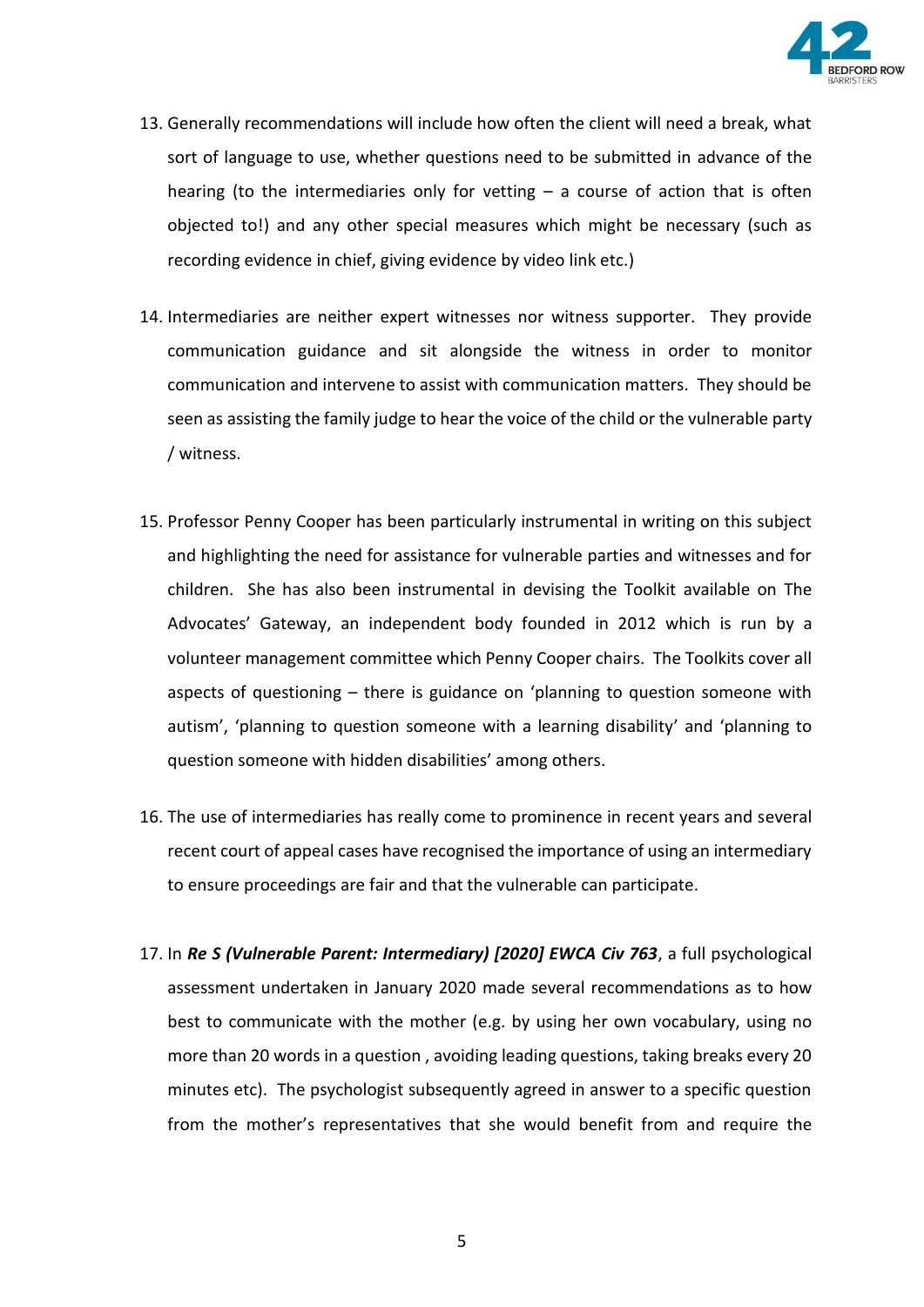

assistance of an intermediary at the IRH. An application was issued for an intermediary assessment and for the appointment of an intermediary.

- 18. The Judge at first instance refused the mother's application on the basis that it was neither proportionate nor necessary when her communication difficulties would be adequately addressed by the adoption of the practical recommendations made by the psychologist. The Judge made participation directions giving effect to these recommendations and listed the matter to consider the arrangements for the hybrid final hearing. It was envisaged that the mother and her representatives would attend court and some or all of the other advocates and witnesses would attend remotely. When those representing the mother sought clarification of the impact of the format of the hearing upon the mother's need for intermediary support, the Judge stated that reconsideration of her decision was not required. The Court of Appeal allowed the mother's appeal, ordering an intermediary assessment and, subject to any different order made at the pre trial review, ordering the intermediary to attend the final hearing.
- 19. The Court of Appeal noted that the Judge had carefully directed herself to the legal framework provided by Part 3 A and PD 3AA of the FPR 2010. She was entitled to depart from the opinion of the expert psychologist on this issue, since it did not relate to a matter which was distinctively within his specialist expertise. However, she had failed to give consideration to the specific effect of the hybrid nature of the hearing on the mother's ability, in view of her cognitive difficulties, to participate effectively in it. In particular, she had overlooked the fact that the process would remove 'many of the visual cues that are so valuable to individuals with a cognitive impairment' and that an intermediary could provide the mother with communication support as regards the unusual experience of being questioned by advocates whose faces appear on the screen. The Judge was therefore wrong to refuse the applications and should have at least deferred the decision about the intermediary's attendance at the final hearing until she had seen the assessment report. Lord Justice Jackson emphasised that the decision in this case was not to be interpreted as requiring intermediaries in all remote or hybrid hearings where there is a party or witness with a similar cognitive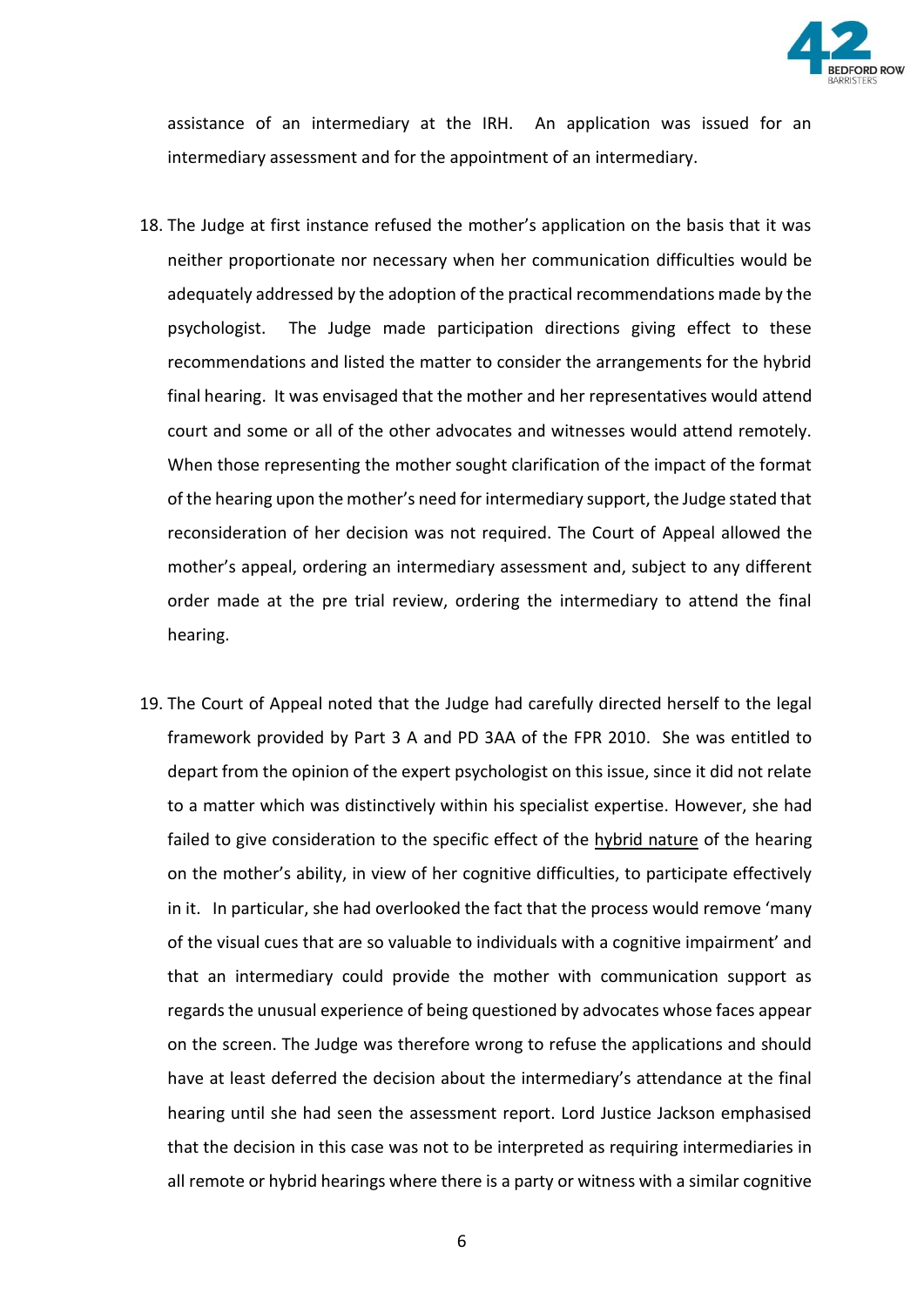

profile to the mother: it is a case specific decision which has been reached by considering the particular circumstances of the case.

- 20. However, the importance of the role of the intermediary in ensuring proceedings are fair was considered again in the very recent case of *S (Vulnerable Party: Fairness of proceedings)* **[2022] EWCA Civ 8** (18 January 2022). In this case, the failure to appoint an intermediary to assist a vulnerable party led to the appeal being granted and the case being remitted for a possible re hearing before the liaison High Court Judge. It was an NAI case and the trial Judge made findings against an intervenor, 'A'. Of note the original permission to appeal application did not mention any issue about lack of an intermediary and breach of Article 6. The LA had issued separate proceedings in respect of A's child and the relevant reports were provided in those proceedings. A's solicitors then applied to add a further ground after permission had been granted on other grounds citing cognitive difficulties which were previously unidentified. By then, a forensic psychologist had assessed that the appellant may be assisted by an intermediary and an appointment with Communicourt for assessment was due to take place. The additional ground put forward was that 'the court made findings against the appellant in proceedings where the appellant's cognitive issues were not considered or adjustments made to ensure her fair participation.'
- 21. The Court of Appeal were shown two reports the first by Dr Gary Taylor and Lucy Howe which stated "we are not recommending any special measures to enable A to participate in a hearing although she is likely to take benefit from there being regular breaks in the proceedings so that information can be explained to her in words that she can understand, important information pertaining to the proceedings may need to be explained to her more than once. Professionals should ask her to repeat, using her own words what has been said to her so that they can confirm her understanding".
- 22. The second report prepared by Dr Josling, a Consultant Clinical and forensic psychologist included the following: "A's cognitive functioning assessment showed that she is better at perceptual reasoning than verbal reasoning; she prefers written and verbal information to be presented in clearer formats extra time given to her to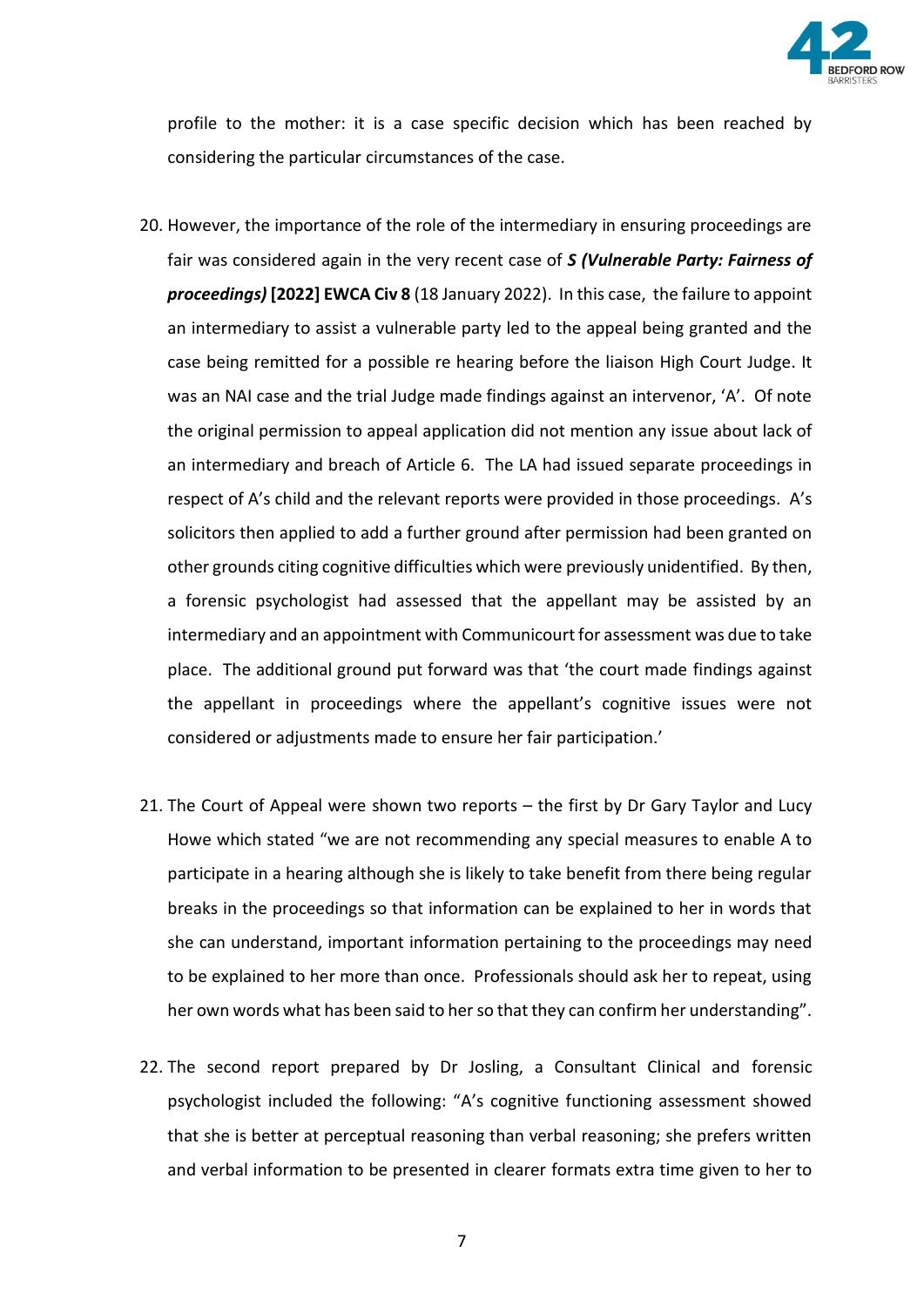

assimilate material. Her full comprehension of what she may be reading may need further support and time and would not necessarily be immediate. I ensured that I gave A adequate time on all of her assessments to enable her to do so. I would also question whether she may need a separate assessment for dyslexia which may also present as a learning need. FSIQ score was assessed as being 88, low average [A] may therefore require an advocate or intermediary in formal meetings, interviews and assessments to help assimilate written and verbal material and her comprehensions needs may be better accommodated if other forms of communication were to be used e.g. flow diagrams, charts etc.".

- 23. A attended an assessment with Communicourt and on the day before the appeal hearing, Communicourt indicated in an email: "I am recommending an intermediary for [A] as she has difficulties with processing long sentences, understanding court specific terminology, understanding and responding to complex grammatical structures, understanding complex vocabulary, processing simple information, remembering key dates, and often gets the details confused".
- 24. The appeal was opposed by LA and mother and it appears that there was much dissection of the transcript of A's evidence and her use of vocabulary and submissions made on her apparent understanding of what was being said to her.
- 25. The Court of Appeal recognised that in recent years courts have recognised the need to make due provision for vulnerable persons to participate in proceedings. They referred to the rules in Part 3A of the Family procedure Rules "Vulnerable Persons: Participation in Proceedings and Giving Evidence" introduced in 2017 and supplemented by PD 3AA. The Court confirmed that there is no definition of "vulnerability" in the rules but the provisions plainly extend to persons with comprehension difficulties of the sort identified by Dr Josling in her assessment of A.
- 26. They reminded the parties that it was good practice for all parties' representatives to actively address the question of whether a party is vulnerable at the outset of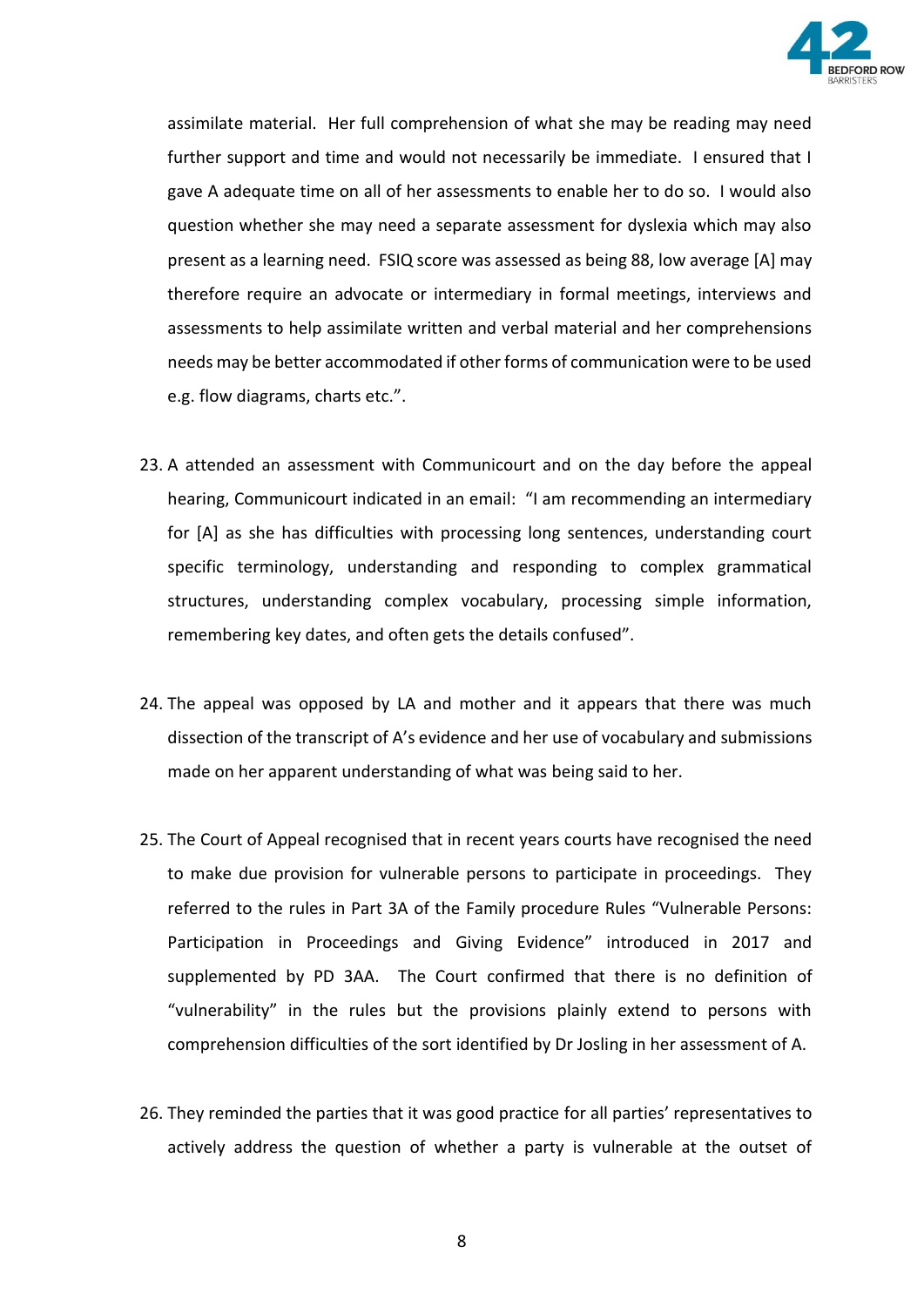

proceedings or that the issue should even be identified by social workers pre proceedings.

- 27. They referred to the case of *Re N (A Child)* **[2019] EWCA civ 1997** and the words of King LJ: "Part 3A and its accompanying Practice Direction provide a specific structure designed to give effective access to the court, and to ensure a fair trial for those people who fall into the category of vulnerable witnesses. A wholesale failure to apply Part 3 procedure to a vulnerable witness must, in my mind, make it highly likely that the resulting trial will be judged to have been unfair"
- 28. The Court of Appeal made it clear that it would not always lead to an appeal. The question on appeal in each case will be, first, whether there has been a serious procedural or other irregularity and secondly if so whether as a result the decision was unjust.
- 29. They observed in this case that 'Legal representatives should be particularly vigilant to detect possible vulnerabilities in their client's when they are unable to meet them in person. They noted that the need for an intermediary was not identified in the initial cognitive assessment carried out by Dr Taylor and Ms Howe and the extent of A's difficulties only became apparent in the subsequent assessments carried out by Dr Josling and Communicourt.
- 30. Nevertheless they reached the clear conclusion that the failure in this case to identify A's cognitive difficulties and to make appropriate participation directions to ensure the quality of her evidence was not diminished as a result of vulnerability amounted to a serious procedural irregularity and that as a result, the outcome of the hearing was unjust. The appeal was allowed. Given the reliance on the Communicourt report in addition to Dr Josling's report it is arguable that the intermediary assessment was treated as an expert assessment by the Court of Appeal.
- 31. I am extremely grateful for the assistance that intermediaries have given me and my clients over recent years and I reflect back on older cases where intermediaries were